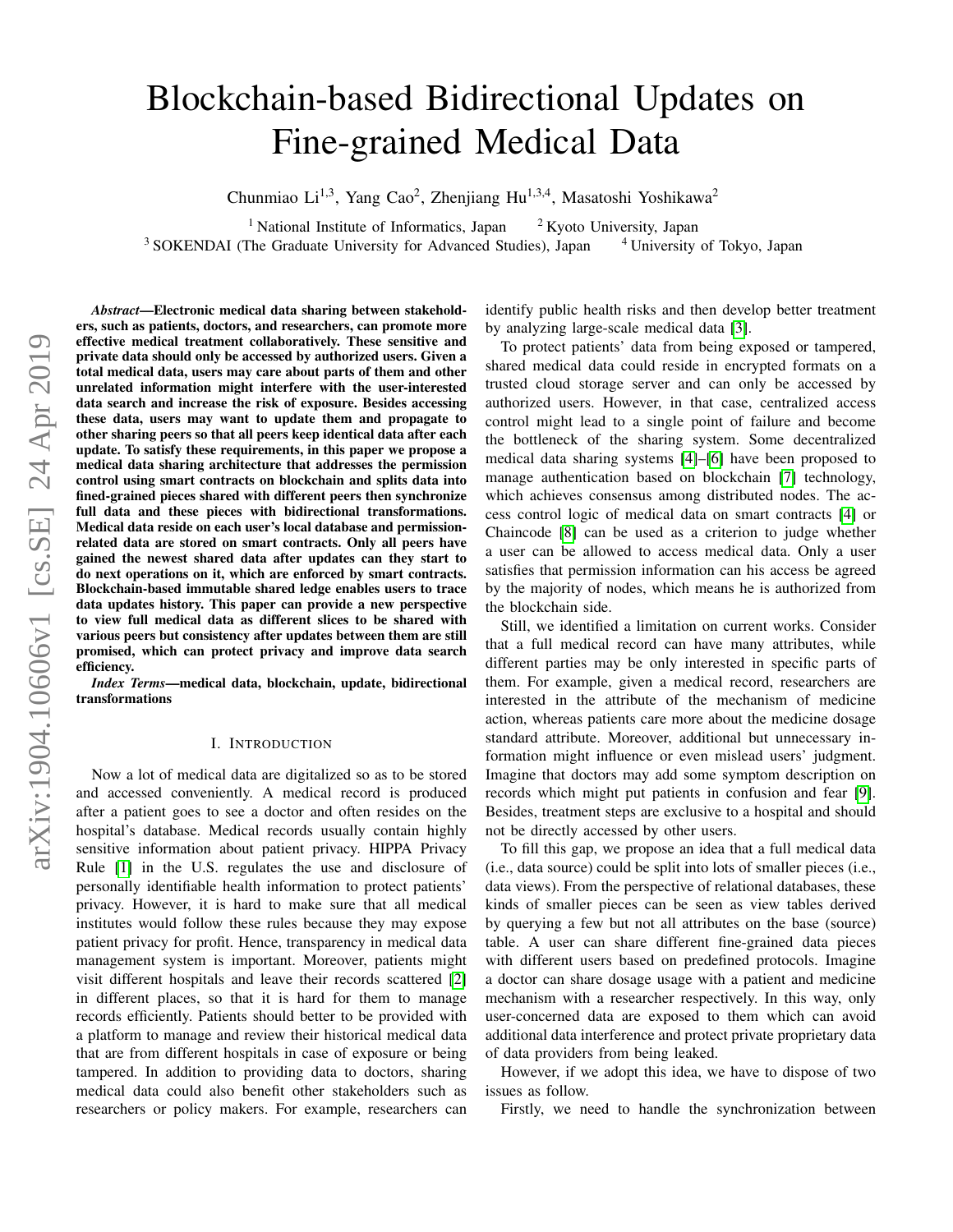source and multiple views after updates on those fine-grained views occur. Consider this scenario: a researcher updates the medicine mechanism on shared data with a doctor. Note here the shared data is actually a view from the full medical data (source) on the doctor side. Thus the doctor needs to synchronize this change on view to create a new source. To solve this problem, we apply bidirectional transformations [\[10\]](#page-5-8) to synchronize them after updates on either one side. For example, we can invoke *put* direction of a BX program to reflect modifications on shared data in the full data and *get* to produce shared data from full data. Because different views produced from the same source might have overlapping data. After the updates on shared data are reflected to doctor's source, the doctor still has to judge whether he needs to modify the shared data with patients by reproducing a new view.

Secondly, we need to conduct access control on fine-grained view data. Existing blockchain-based access control solutions, such as [\[4\]](#page-5-3), focused on permission control on the full record. However, we can adapt it to work with the fine-grained views. For example, we can encode permission information of views into smart contracts. Shared data management should be conducted after the peer has been authorized.

In this paper, our contributions are as follows.

- 1) We proposed an idea that a full medical record can be partitioned to multiple fine-grained data pieces shared with different peers and all data should reside on each user's local database.
- 2) We solved the data synchronization between a full record and fine-grained data views after updates on a view by bidirectional transformation technology.
- 3) We designed a decentralized medical data sharing architecture and applied blockchain to control permission for fine-grained data views.

The remainder is organized like this. Section [II](#page-1-0) gives some preliminaries about blockchain and bidirectional transformations. Section [III](#page-2-0) sketches our system design and provides an implementation architecture. Section [IV](#page-4-0) discuss security threats of our system and potential countermeasures as our future work. Section [V](#page-4-1) compares our work with existing ones to clarify our improvement over them. Section [VI](#page-5-9) concludes and directs our future work.

# II. PRELIMINARIES

## <span id="page-1-0"></span>*A. Blockchain*

Proposed with Bitcoin [\[7\]](#page-5-5) in 2008, blockchain technology has been widely used in many fields. Blockchain provides a solution for data storage, data transfer and consensus protocol in a distributed and decentralized environment. Generally speaking, blockchain is a shared ledger and replicated by all nodes on a distributed network, which records the valid historical transactions in chronologically chained blocks. The nodes which generate new blocks by solving a computational puzzle (the proof-of-work problem) are called miners.

Not only can support the platform of cryptocurrency, but blockchain can also be applied to other scenes. Ethereum [\[11\]](#page-5-10) extends Bitcoin with a built-in Turing-Complete programming language so that one can use this scripts (i.e., Ethereum Virtual Machine (EVM) bytecodes) to write programs (i.e., smart contracts<sup>[1](#page-1-1)</sup>) on the blockchain. For example, we can write a smart contract in Solidity<sup>[2](#page-1-2)</sup> and then compile it to EVM code. Besides the user accounts controlled by private keys like in Bitcoin, the accounts for smart contracts are allowed in Ethereum. Anyone can build decentralized applications which consist of a collection of smart contracts. Once a transaction involving smart contract creation gets confirmed, an address is generated for the contract and later anyone can send transactions to this address to execute the programs on it. A smart contract transaction is enforced when a miner includes it in a new produced block. Other nodes will validate it and re-run contracts if it is valid.

#### *B. Bidirectional transformations*

Maintaining consistency between different data representations having overlapping contents is important [\[12\]](#page-5-11). For example, in databases, a view table can be produced by querying a base source table; this view table can be modified, in which case we will want to "restore consistency", i.e., we need to change the source such that the modified view coincides with the result of the query on the changed source this is the well-known view update problem [\[13\]](#page-5-12). To achieve this, one may consider providing two separate programs to represent the two directions to propagate updates from one side to the other. But it is hard to prove that the source and view can still be kept consistent after updates. Bidirectional transformations (BXs) were proposed [\[14\]](#page-5-13) to solve this.

BX programs<sup>[3](#page-1-3)</sup> can be invoked in two ways as forward and backward transformations. A forward transformation (denoted as *get*) extracts some information from the source to build an abstract view, and the backward transformation (denoted as put<sup>[4](#page-1-4)</sup>) embeds information of the view back into the source and produces an updated source. This pair of transformations should satisfy the *round-tripping* laws (also referred to as *wellbehaveness*) called *PutGet* and *GetPut*.

$$
get(put(\text{source}, \text{view})) = \text{view} \qquad (PutGet)
$$

$$
put(\text{source}, get(\text{source})) = \text{source} \qquad (GetPut)
$$

Intuitively, *GetPut* states that no update should be performed on the source when there is no change on the view, while *PutGet* hints that *put* should take all updates on the view into account so that the view can be regenerated from the updated source by *get*. The most distinguished point of BX is that a view can contain only a part of a source. With respect to some consistency between a source and a view, BX programs can synchronize the source and view, and their well-behavedness guarantees that the source and view are

<span id="page-1-2"></span><span id="page-1-1"></span><sup>&</sup>lt;sup>1</sup>Hyperledger and others still provide platforms to write smart contracts. <sup>2</sup>https://solidity.readthedocs.io/en/v0.5.2/

<span id="page-1-3"></span><sup>&</sup>lt;sup>3</sup>The BXs we refer to in this paper are asymmetric lenses [\[15\]](#page-5-14), one of the synchronization models studied by the BX community.

<span id="page-1-4"></span><sup>4</sup>*put* is not a simple inverse of *get*. Instead, it accepts the view and the original source as input and produces an updated source as output.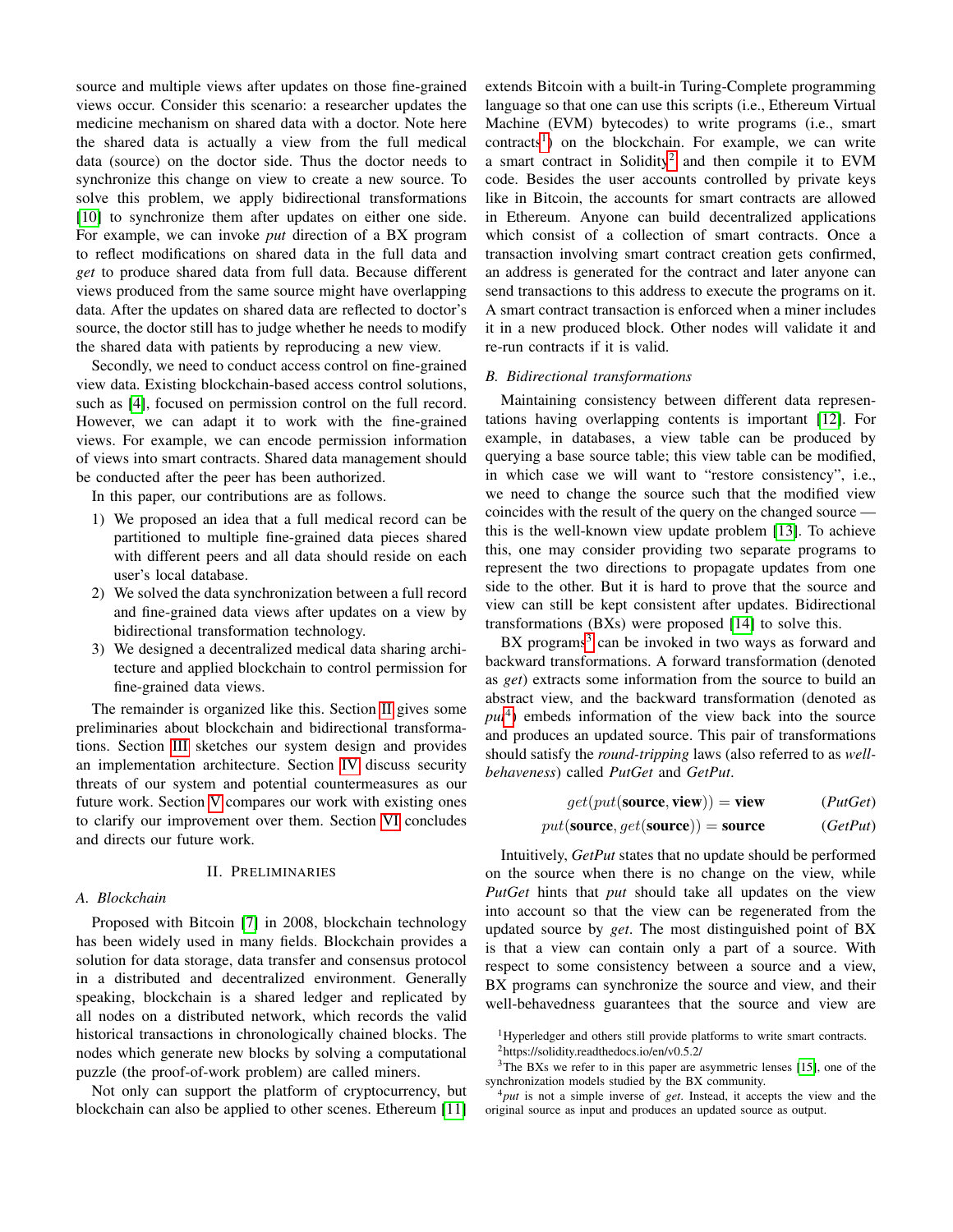kept consistent after updates on either side. There are some languages for constructing well-behaved BX programs, such as Boomerang [\[16\]](#page-5-15), BiGUL [\[17\]](#page-5-16) and HOBiT [\[18\]](#page-5-17).

## III. SYSTEM ARCHITECTURE

<span id="page-2-0"></span>In this section, we first describe a scenario of distributed medical data sharing among doctor, patient, and researcher in Section [III-A](#page-2-1) and propose a system architecture to model this scenario in Section [III-B.](#page-2-2) Then we present the solutions for synchronization between full medical record and views using BXs and access control on views applying blockchain in Section [III-C.](#page-3-0) Our system can not only allow updates on shared data but other operations such as creating data, which are described in Section [III-D](#page-3-1) and explained by a concrete case in Section [III-E.](#page-4-2)

# <span id="page-2-1"></span>*A. Scenario description*

Table "Full medical records" in Figure [1](#page-2-3) shows patients' full medical records which includes seven attributes: a0. patient ID, a1. medication name, a2. clinical Data, a3. address, a4. dosage, a5. mechanism of action, a6. mode of action. Suppose there are three users: Patient, Researcher, and Doctor. Each user only stores some attributes of full records on their local databases. For instance, Patient only keeps the attributes from a0 to a4 on Table D1 and Researcher retains attribute a1, a5 and a6 on Table D2. Doctor manages attributes a0-a2, a4, and a5 on Table D3 and generates two view tables D31 and D32 by querying special attributes from D3. D31 and D32 are used to be shared with Patient and Researcher respectively. Note that D13 and D31 are identical tables but D13 is stored in Patient's database and D31 resides in Doctor's database. Similarly, attributes a1 and a5 are shared between Researcher and Doctor, which are shown in the view Table D23 on Researcher's database and Table D32 on Doctor's storage. We note that the formats and contents of shared data are predefined by sharing peers.

## <span id="page-2-2"></span>*B. System architecture*

Our system architecture is shown in Fig. [2,](#page-2-4) which contains following components:

- *Client side* controls the interaction between users and other components.
- *Server App* acts as a mediator to interact with other components.
- *Blockchain* keeps the manage permission of shared data on smart contracts and notifies sharing peers the change on them.
- *Database manager* disposes of the synchronization between shared data and local data according to consistency logic relations. These synchronizations are implemented by executing BX programs.
- *Database*: each user has a full database and many data pieces shared with other users. The latter (seen as a view) can always be reproduced from the former (seen as a source).

Now we discuss details about this architecture.

|              | a0.<br>Patient ID       | a1.<br>Medication<br>Name                            | a2.<br>Clinical Data |                               | a3.<br>Address |                     | a4. Dosage          |  |
|--------------|-------------------------|------------------------------------------------------|----------------------|-------------------------------|----------------|---------------------|---------------------|--|
|              | 188                     | Ibuprofen                                            |                      | Cli <sub>D1</sub>             |                | Sapporo             | one tablet every 4h |  |
| D1 (Patient) |                         |                                                      |                      |                               |                |                     |                     |  |
|              | a0.<br>Patient ID       | a1.<br>a2.<br>Clinical<br>Medication<br>Name<br>Data |                      | a5.<br>Mechanism<br>of Action |                | a4. Dosage          |                     |  |
|              | 188                     | Ibuprofen                                            | CliD1                | MeA1                          |                | one tablet every 4h |                     |  |
|              | 189                     | Wellbutrin                                           | Cli <sub>D2</sub>    |                               | MeA2           |                     | 100 mg twice daily  |  |
|              | D <sub>3</sub> (Doctor) |                                                      |                      |                               |                |                     |                     |  |

| a0.<br>Patient ID | aт<br><b>Medication Name</b> | а2.<br><b>Clinical Data</b> | a4. Dosage          |  |
|-------------------|------------------------------|-----------------------------|---------------------|--|
| 188               | Ibuprofen                    | Cli <sub>D1</sub>           | one tablet every 4h |  |

D13 (also D31)

| a1.<br>Name                       |            | a5.<br>Medication   Mechanism<br>of Action |  | a6. Mode<br>of Action                     |                  |  | a1. Medication<br>Name |      | a5. Mechanism<br>of Action |                                      |
|-----------------------------------|------------|--------------------------------------------|--|-------------------------------------------|------------------|--|------------------------|------|----------------------------|--------------------------------------|
| Ibuprofen                         |            | MeA1                                       |  | MoA1                                      |                  |  | Ibuprofen              |      | MeA1                       |                                      |
| Wellbutrin                        |            | MeA2                                       |  |                                           | MoA <sub>2</sub> |  | Wellbutrin             |      | MeA2                       |                                      |
| D2 (Researcher)<br>D23 (also D32) |            |                                            |  |                                           |                  |  |                        |      |                            |                                      |
| a0.<br>Patient  <br>ID            |            | a1.<br>Medication<br>Name                  |  | a2.<br>a3.<br>Clinical<br>Address<br>Data |                  |  | a4.<br>Dosage          |      | a5.<br>of Action           | a6.<br> Mechanism  Mode of<br>Action |
| 188                               |            | Ibuprofen                                  |  | CliD1                                     | Sapporo          |  | one tablet<br>every 4h | MeA1 |                            | MoA1                                 |
| 189                               | Wellbutrin |                                            |  | Cli <sub>D2</sub>                         | Osaka            |  | 100 mg<br>twice daily  | MeA2 |                            | MoA2                                 |

Full medical records

<span id="page-2-3"></span>



<span id="page-2-4"></span>Fig. 2. System Architecture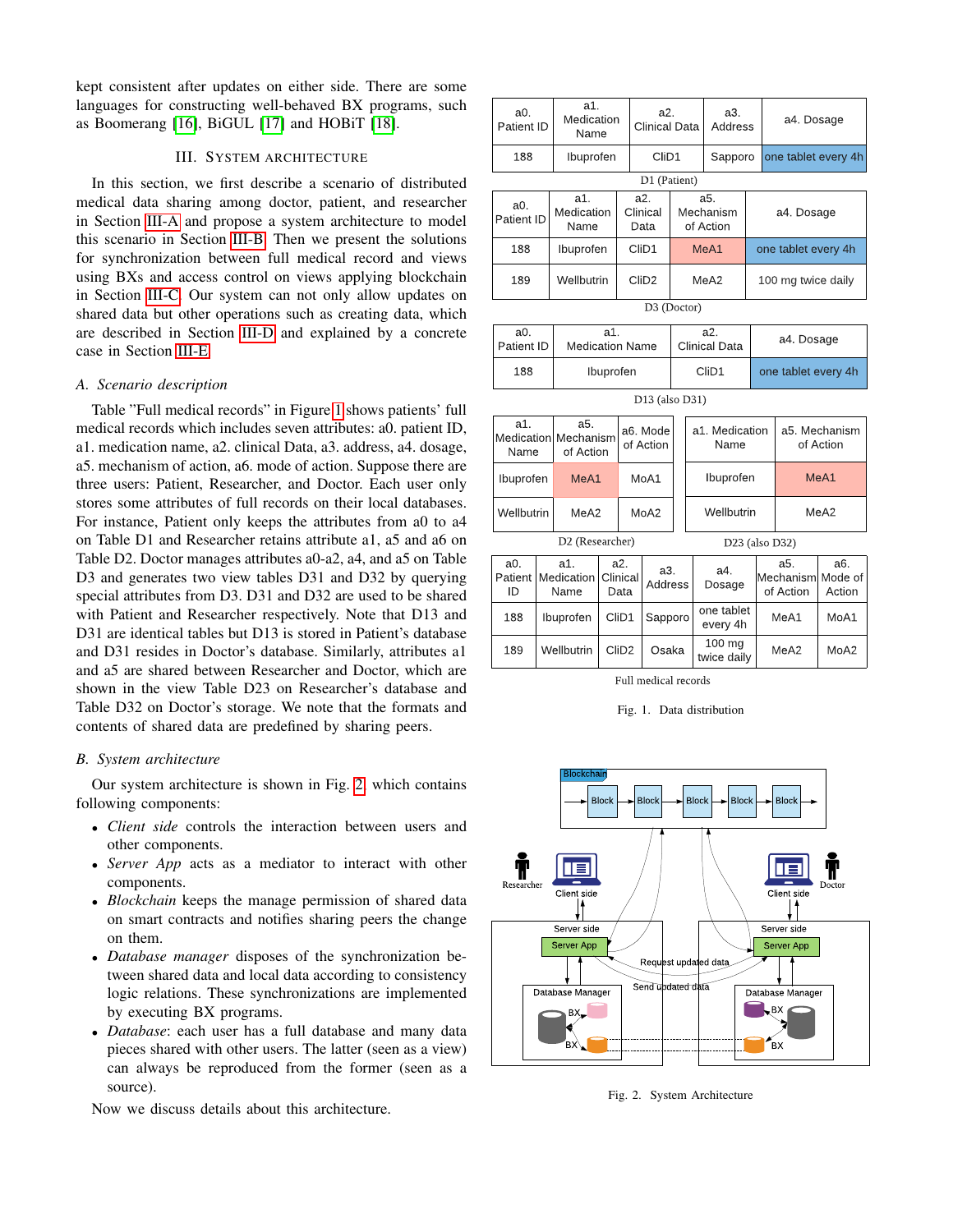Firstly, medical data always stay in each peer's local database and data transfer only exists between sharing peers, which avoid data being leaked to the third party so as to keep shared data security. The data can not only be provided by doctors. Instead, each node can be a shared data provider. As referred in [\[19\]](#page-5-18), many clinics encourage patients to collect data by themselves that are supposed to be gathered by doctors and expect to increase clinic efficiency and promote patient awareness.

Moreover, blockchain's consensus protocol scheme keeps the shared data between sharing peers the same after updates since each peer will receive the notification from contracts and request new shared data from other sharing peers. Additionally, any modification on shared data can be recorded on the blockchain. Blockchain properties such as immutability, auditablility, and transparency enable nodes to check and review update history on shared data. Still, simultaneously updates to the same shared data by multiple peers are forbidden. Smart contracts dispose of the updates according to received requests in chronological order. If a transaction for updates on shared data has been included in a block, then other requests on this shared data will not be accepted, i.e., one block can contain one transaction at most on some shared data at one time. This can promise that only when all sharing peers have had the newest shared data can they execute further operations.

### <span id="page-3-0"></span>*C. System design*

*1) Synchronization between source and views:* As we said before, BX programs are used to synchronize the full data and shared data. Shared data can be seen as views which can be produced from full records named as sources. For example in Fig. [1,](#page-2-3) Table D13 is shared by Patient and Doctor and can be produced from D1 by  $BX_{13}$ -get (i.e., applying the get direction of the BX program between D1 and D13). If D13 is modified, then D1 need to be updated from original D1 and D13 by using BX13*-put*(i.e., invoking put the direction of the BX program between D1 and D13) to ensure that the modified D13 can be regenerated from the updated D1.

In our design, shared data between any two peers are not exposed to the third party, which can keep data privacy between them to some degree. For example, any operations on D23 or D32 can only be known by Researcher and Doctor and Patient has no information about this. However, If D31 and D32 have some overlapping data, after D32 is modified, D31 might need to be regenerated by using  $BX_{31}$ -get on modified D3 which can be produced by applying  $BX_{32}$ -put.

*2) Access control on views:* Figure [3](#page-3-2) presents a metadata collection table which dictates the update permission on each attribute of the shared data. These kinds of tables reside in smart contracts on the blockchain. Each metadata entry corresponds to a shared table. For example, the entry for D13 or D31 declares that it is shared by Patient and Doctor and Doctor can update all attributes value but Patient can only change the clinical data. The "Latest Update Time" shows when the metadata was modified most recently. The value on the attribute "Authority to Change Permission" indicates the

| Metadata ID                       | Sharing peers   | Write permission       |        |                        | Last Update<br>Time | Authority to<br>change<br>permission |            |
|-----------------------------------|-----------------|------------------------|--------|------------------------|---------------------|--------------------------------------|------------|
| D <sub>13</sub> & D <sub>31</sub> | Patient. Doctor | Medication<br>Name     | Dosage |                        | Clinical<br>Data    | 2018.12.22                           | Doctor     |
|                                   |                 | Doctor                 | Doctor |                        | Patient.<br>Doctor  |                                      |            |
| D23 & D32                         | Doctor,         | <b>Medication Name</b> |        | Mechanism<br>of Action |                     | 2018.12.23                           | Researcher |
|                                   | Researcher      | Doctor,<br>Researcher  |        | Researcher             |                     |                                      |            |

<span id="page-3-2"></span>Fig. 3. Metadata collection in smart contract

user who can modify other users' permission. For instance, because D13 and D31 are initially produced by Doctor and shared with Patient and then Doctor can change Patient's access permission. Doctor can change the permission for updating "Dosage" from "Doctor" to "Doctor, Patient" so that Patient can also update the "Dosage" later.

If users want to share data, they need to form an agreement on the structure of the shared table and register the corresponding metadata on smart contracts. Suppose Doctor initiates the data sharing with Patient. According to their agreement, he will deploy a smart contract on blockchain which stipulates the metadata about the shared data, such as sharing peers (i.e., Patient and Doctor) and so on.

#### <span id="page-3-1"></span>*D. Data Management* Send updated data

 $I_{\text{net}}$  In Fig. [4,](#page-3-3) we briefly sketch the procedures for CRUD (i.e., Create, Read, Update, Delete) operations on shared data considering entry level or table level. For Read operation, since shared data stay in users' local databases, they can just execute a query to get the shared data. We describe the workflow for updating an item on Section [III-E.](#page-4-2)

|                                     | Entry Level/ Table Level                                                                                                                                                                                                                                                                                                                                                                                                                                                                                                 |
|-------------------------------------|--------------------------------------------------------------------------------------------------------------------------------------------------------------------------------------------------------------------------------------------------------------------------------------------------------------------------------------------------------------------------------------------------------------------------------------------------------------------------------------------------------------------------|
| Create.<br>Update,<br><b>Delete</b> | 1. A user tries to execute operation locally and send a<br>request (a transaction) to smart contract.<br>2. Smart contracts verify permission.<br>3. If this user is authorized then execute following<br>steps. (If permission denied, then this request failed)<br>4. Smart contracts notify sharing peers of modification.<br>5. Sharing peers fetch this update on shared data.<br>6. Update metadata on contract.<br>7. Sharing peers conduct BX programs to reflect the<br>change on shared data in complete data. |
| Read                                | Ouery local database directly                                                                                                                                                                                                                                                                                                                                                                                                                                                                                            |

<span id="page-3-3"></span>Fig. 4. CRUD operations on shared data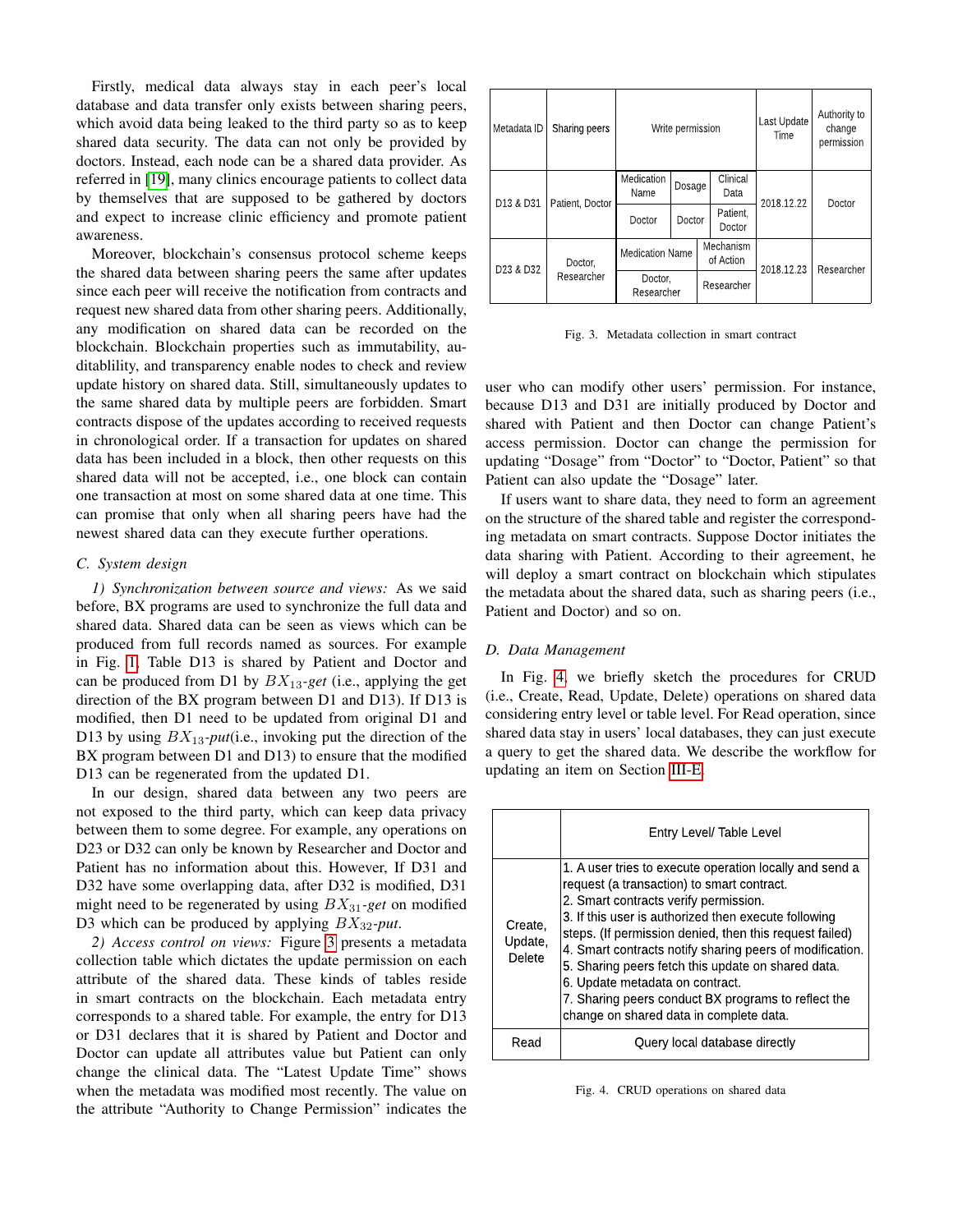## <span id="page-4-2"></span>*E. Case analysis for updating shared data*

Figure [5](#page-4-3) depicts a scenario where the researcher initiates the update the shared data. We use notations in Fig. [1.](#page-2-3) The numbers indicate the corresponding operations sequence. The red and blue circles indicate the updated places. Steps 1 - 5 and Steps 7 - 11 perform procedures for an operation on Fig. [4.](#page-3-3) Notably, Step 6 checks whether D32 and D31 have some dependencies since they might have some overlapping data. Our work leaves the initialization of shared data to future work and we only consider management on existing shared data.



<span id="page-4-3"></span>Fig. 5. A workflow for updating data fields of shared data

Let us try to describe this workflow using the data in Fig. [1.](#page-2-3) After updating the "MeA1" on D2, the Researcher wants to propagate the update to the shared data D23 so he uses the  $BX_{23}$ -get to regenerate D23 (Step 1). Then he will call a smart contract via a trusted node connected to blockchain by sending the request for updates to the D23 (Step 2). Note that the smart contract in Fig. [3](#page-3-2) records all permission info about that D23. The smart contract will be executed until all nodes form a consensus on this update request, which means Researcher is permitted to update D23. Each node will conduct the smart contract locally. The entry related D23 & D32 of the contract is modified and the Doctor will receive notification that D32 needs to be modified (Step 3). Then he will ask for data from Researcher by sending a data request message and use the latest shared data to refresh D32 (Step 4). After that, Doctor will use  $BX_{32}$ -put to reflect the change on D32 in D3, i.e., update the "MeA1" to a new name (Step 5). Since Doctor shared some data (D31) with Patient, he needs to check whether D31 needs to be reproduced (Step 6). (If there is no need to reproduce, Step 6 - 11 will not be performed.) For example, Doctor may want to modify the "Dosage" on D31. He will use BX31*-get* to regenerate D31 (Step 7) and request smart contract for permission to update D13 (Step 8). Once allowed, Patient will receive a notification about the change on "Dosage" (D31) (Step 9) and ask Doctor to send the updated D31. After Patient gets the modified D31 (Step 10), he will use this to update D1 via  $BX_{13}$ -put (Step 11).

# IV. THREATS AND COUNTERMEASURES

<span id="page-4-0"></span>In this section, we identify some threats to our system and propose relating countermeasures.

*1) Throughput:* We might employ smart contracts to control access to shared data. Usually, the block creation time is approximately 12 seconds on Ethereum. We argue that this time interval is acceptable since nodes may choose to collect a lot of updates and then send requests to contracts. It is not so urgent for a patient or doctor to get the immediate updated shared data.

*2) Correctness of smart contracts:* Smart contracts might be inconsistent with specifications. We may apply some theorem prover such as Coq [\[20\]](#page-5-19) to verify the correctness of smart contracts to prevent these attacks.

*3) Public blockchain:* Once deployed to the public Ethereum blockchain, transactions related to our systems might not be chosen into a block by miners. So a private blockchain might be a better choice for our system.

*4) Incentive:* Like in [\[21\]](#page-5-20), we do not include any incentive for mining beyond the use of our system. We presume that all nodes on the blockchain already have incentives to keep medical data from being illegal access or updates.

# V. RELATED WORK

<span id="page-4-1"></span>In this section, we review existing blockchain-based research on the medical data sharing field and list the advantages of our system compared with them.

The idea of introducing Blockchain technology to healthcare was presented firstly in [\[22\]](#page-5-21) where they use blockchain for data storage to guarantee that medical data cannot be modified by anyone. Also, they designed a Healthcare Data Gateway (HDG) to control access to the shared data. However, the medical data size can become huge so that the data become burdens for blockchain nodes' storage since each node has the same copy of blockchain. Usually, the size of metadata is smaller than data. (It also depends on the structure of metadata and data.) We store metadata on smart contracts so as to reduce the storage pressure for each blockchain node.

MedRec [\[4\]](#page-5-3) chose to store raw medical data on providers' database and patients can download the data from it after authorized by smart contracts on the blockchain. They aimed to enable patients to engage in their healthcare. Whereas in our system, all parties, such as doctors, patients, and researchers can benefit from sharing data with others. MedRec recognized that not all provider data such as physician intellectual property can be exposed to patients [\[23\]](#page-5-22), [\[24\]](#page-5-23) so that they do not claim to manage contents automatically from physician's output. Instead, we allow each node to share a piece of medical data not total but still keep consistency between them after the updates to the shared ones. Additionally, any modifications on data shared by two nodes will not be disclosed to the third party which keeps the consistency only exists in sharing peers.